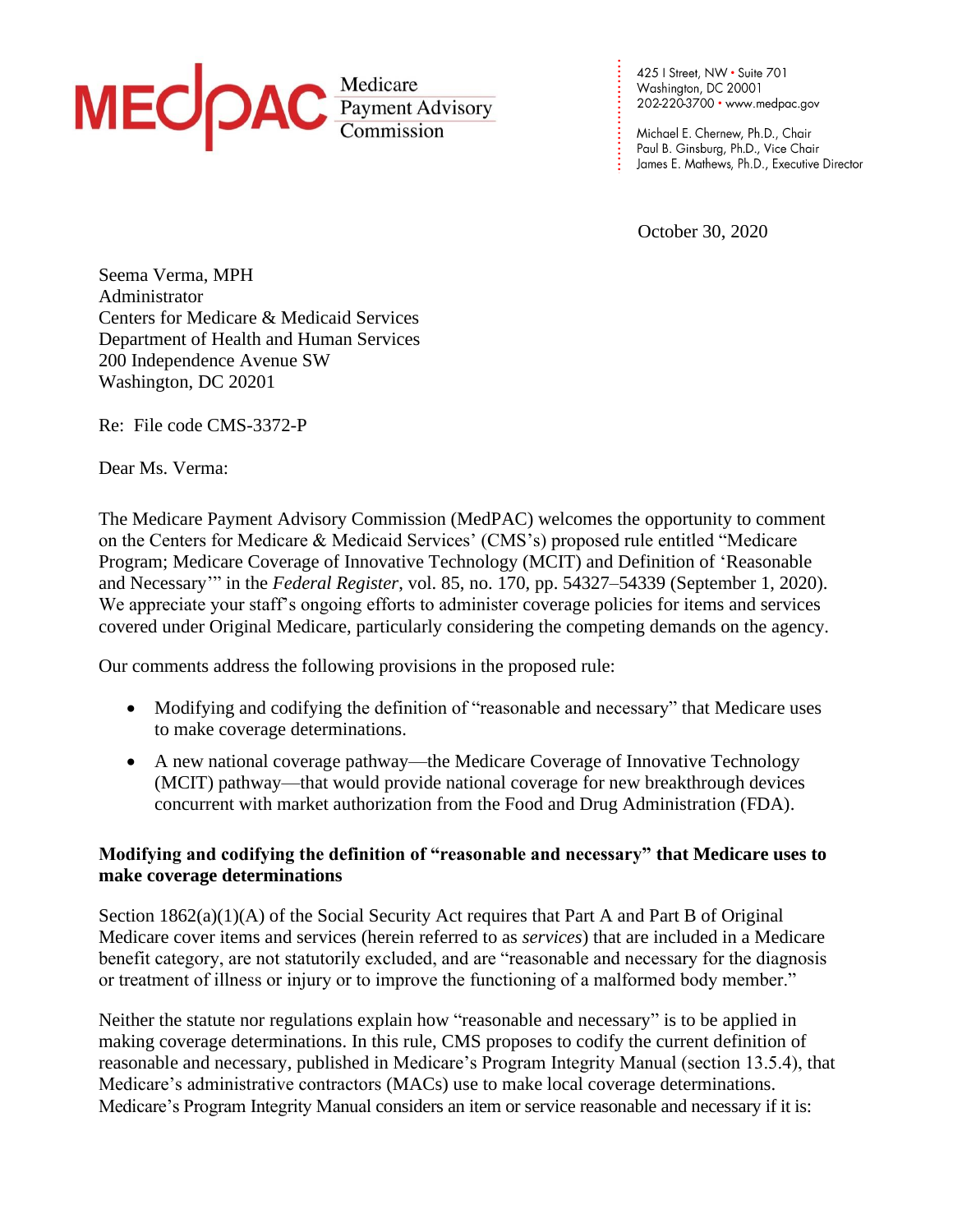- safe and effective;
- not experimental or investigational; and
- appropriate, including the duration and frequency that is considered appropriate for the item or service, in terms of whether it is:
	- o furnished in accordance with accepted standards of medical practice for the diagnosis or treatment of the patient's condition or to improve the function of a malformed body member;
	- o furnished in a setting appropriate to the patient's medical needs and condition;
	- o ordered and furnished by qualified personnel;
	- o one that meets, but does not exceed, the patient's medical need; and
	- o at least as beneficial as an existing and available medically appropriate alternative.

In addition to codifying the definition of reasonable and necessary that MACs currently use, CMS proposes to include an alternative way to meet the third criterion based on commercial health insurers' coverage policies. <sup>1</sup> Under CMS's proposal, a service that meets the first two coverage criteria (that is, a service that is safe and effective and not experimental or investigational) but does not meet the third criterion (that it be appropriate for Medicare patients) could gain Medicare coverage if it "is covered by commercial insurers, unless evidence supports that differences between Medicare beneficiaries and commercially insured individuals are clinically relevant."<sup>2</sup> CMS would adopt the least restrictive commercial coverage policy for the service amongst the coverage policies that are considered.

It is unclear whether the agency's proposal to define reasonable and necessary would apply only to devices or to all Original Medicare services. The regulation that CMS proposes to modify—Chapter 42, Part 405.21, Subpart B—applies to devices that qualify for investigational device exemptions. However, other parts of the proposed rule (including the background section that refers to section 1862(a)(1)(A) of the Social Security Act) might suggest that CMS is considering applying this commercial-based definition of reasonable and necessary more broadly to all services in Original Medicare. CMS did not provide an economic impact of the proposal on Medicare spending.

#### *Comment*

As set forth below, out of concern that the proposed rule could increase the provision of low-value care, undermine Medicare's evidentiary standard, diminish the transparency and rigor of the coverage determination process, and adversely alter the relationship between manufacturers and

 $<sup>1</sup>$  According to CMS, commercial health insurers include non-governmental entities that sponsor health insurance</sup> plans but exclude Medicaid managed care, Medicare Advantage, and other government-administered healthcare coverage programs.

<sup>2</sup> Centers for Medicare & Medicaid Services. 2021. Medicare program; Medicare Coverage of Innovative Technology (MCIT) and definition of ''reasonable and necessary.'' *Federal Register* 85, no. 170: 54327–54339.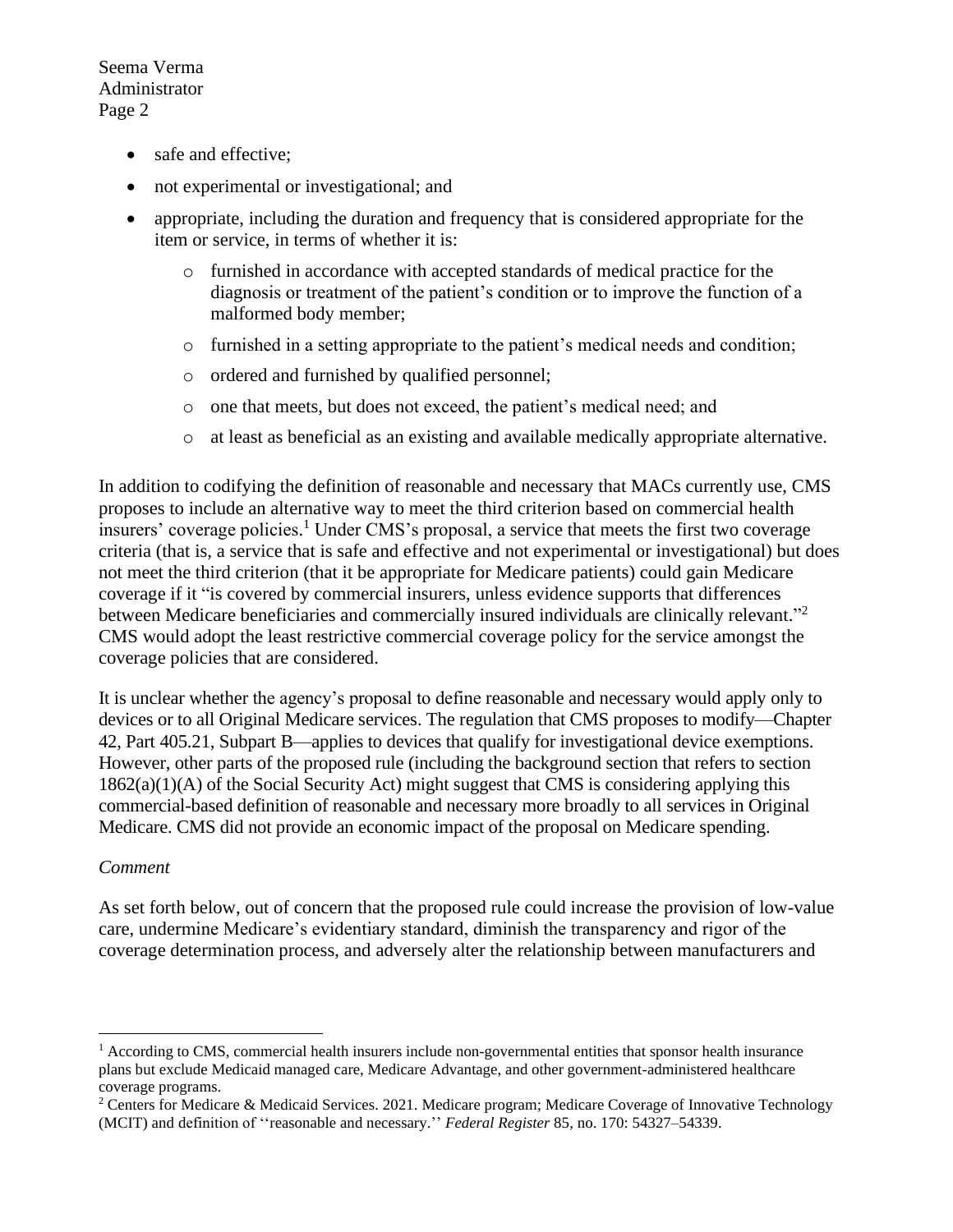commercial payers, the Commission strongly believes that CMS should not adopt a commercial insurance standard to determine coverage of services under Original Medicare.

- Relying on commercial coverage policies could result in coverage of services that do not improve the health outcomes of Medicare patients. CMS has stated in its national coverage determinations (NCDs) and guidance documents on developing NCDs that an improved health outcome is one of several considerations in determining whether a service is reasonable and necessary.3,4 Further, in statements to the medical community, agency officials have articulated this consideration in determining whether a service is reasonable and necessary: "adequate evidence to conclude that the item or service improves clinically meaningful health outcomes for the Medicare population."<sup>5,6</sup> But commercial insurance coverage policies are not designed to evaluate the appropriateness of a service for the Medicare population. The Commission strongly urges CMS to codify in regulation a definition of reasonable and necessary that explicitly ensures a service's efficacy for the Medicare population. The criteria of such a definition should first and foremost verify that the service in question has adequate evidence to demonstrate that it improves health outcomes for the Medicare population.
- The proposal circumvents Medicare's coverage determination processes and could undermine Medicare's evidentiary standard. Over time, both the national and local coverage determination processes have been formalized and strengthened to be more analytical, evidence-based, and transparent. For example, according to researchers, NCDs issued between 1999 and 2013 increasingly cited as evidence limitations a lack of relevant outcomes and a lack of applicability of study results to the Medicare population.<sup>7</sup>

When CMS assesses the clinical evidence of a service in making a coverage determination, the agency takes into account: (1) the quality of the individual studies, (2) the relevance of findings from individual studies to the Medicare population, and (3) overarching conclusions that can be drawn from the body of the evidence about the direction and magnitude of the risks and benefits of the service under investigation.<sup>8</sup> CMS is required to use a formal and transparent process to make coverage determinations, with reliance on a review of the best available medical and scientific evidence about the effectiveness of the service under consideration. By contrast, the processes that commercial payers used to develop their coverage policies, including evidentiary standards, are unknown and outside

<sup>&</sup>lt;sup>3</sup> Centers for Medicare & Medicaid Services. 2016. Guidance for public, industry, and CMS staff. National coverage determinations with data collection as a condition of coverage: coverage with evidence development. July 12. <sup>4</sup> Centers for Medicare & Medicaid Services. 2020. Decision memo for next generation sequencing (NGS) for Medicare beneficiaries with advanced cancer (CAG-00450R). [https://www.cms.gov/medicare-coverage](https://www.cms.gov/medicare-coverage-database/details/nca-decision-memo.aspx?NCAId=296)[database/details/nca-decision-memo.aspx?NCAId=296.](https://www.cms.gov/medicare-coverage-database/details/nca-decision-memo.aspx?NCAId=296)

<sup>&</sup>lt;sup>5</sup> Jacques, L. 2012. WSMOS 2012. Presentation at Washington State Medical Oncology Society. <http://www.wsmos.org/events/view/13>

<sup>6</sup> Syrek Jensen, T. 2014. CMS coverage perspective. Diagnostic tests. Medical Device Innovation Consortium. [https://mdic.org/wp-content/uploads/2014/06/Role-of-Regulatory-Science-MDIC-in-Molecular-Diagnostics\\_A-CMS-](https://mdic.org/wp-content/uploads/2014/06/Role-of-Regulatory-Science-MDIC-in-Molecular-Diagnostics_A-CMS-Perspective.pdf)[Perspective.pdf.](https://mdic.org/wp-content/uploads/2014/06/Role-of-Regulatory-Science-MDIC-in-Molecular-Diagnostics_A-CMS-Perspective.pdf) 

<sup>7</sup> Chambers, J. 2016. Changing face of Medicare's national coverage determinations for technology. *International Journal of Technology Assessment in Health Care* 31, no. 5: 1–8.

<sup>8</sup> Centers for Medicare & Medicaid Services 2016.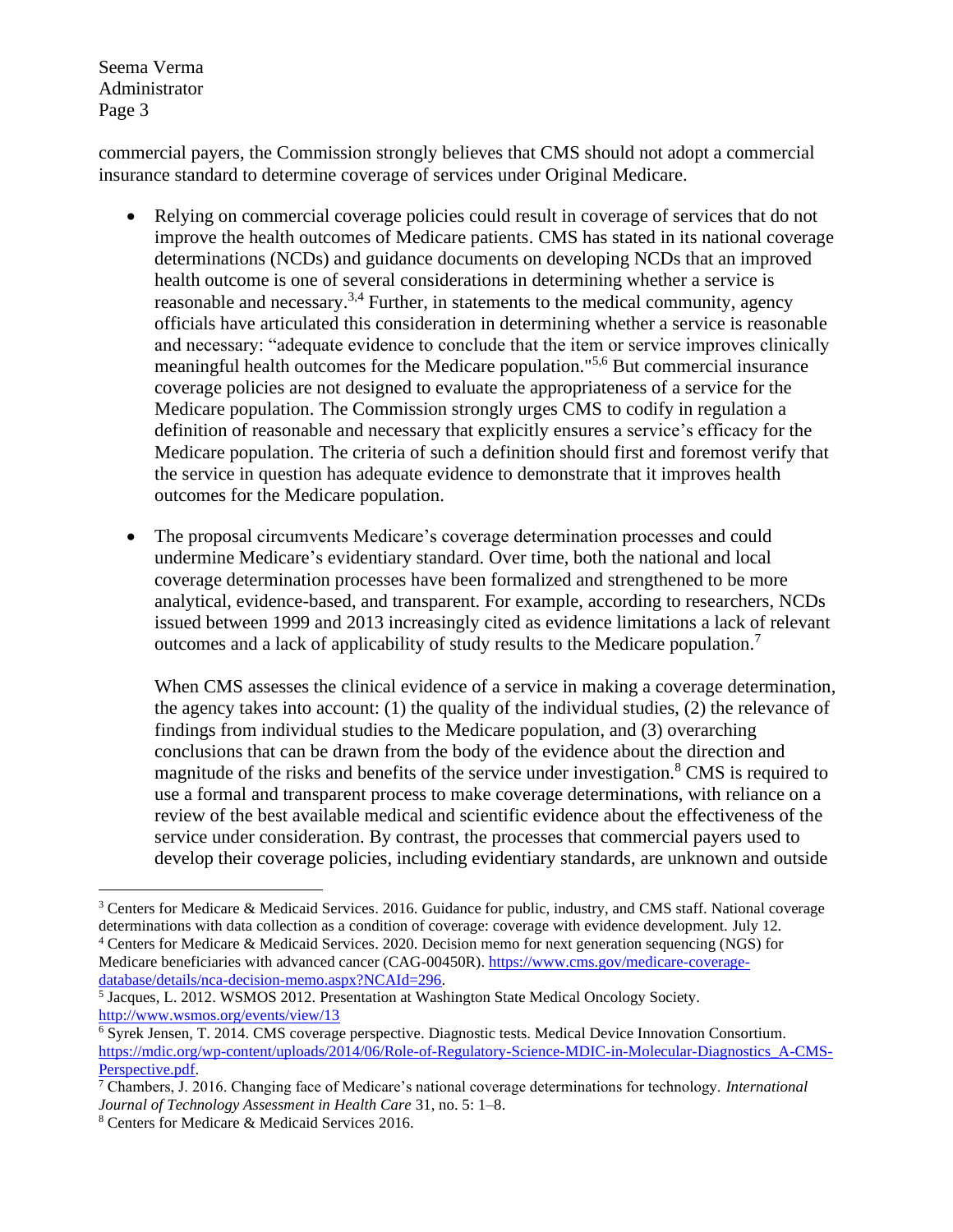> the purview of the Medicare program. Indeed, CMS's proposal has the potential to cover the off-label use of a service if it is covered in the commercial coverage market. We recognize that CMS faces the challenging task of striking an appropriate balance between beneficiaries (who with their health care providers may seek access to new services) and taxpayers (who bear some of the financial burden of paying for covered services). However, the agency should strive for a process that, in covering innovative, new services, does not abandon evidentiary requirements that ensure that such innovations do indeed improve beneficiaries' outcomes.

- The determination of whether a service is "appropriate" for Medicare patients should rest with CMS, not commercial payers, because commercial payers' coverage policies may not explicitly consider whether a service under question is appropriate for Medicare patients. The program's coverage determinations should rely on a service's ability to specifically address the needs (diagnosis and treatment) of Medicare patients. Furthermore, to ensure the appropriateness of a service for Medicare patients, the program's coverage determination process is designed to be transparent, systematic, evidence-based, and to permit opportunities for public comment. We are concerned that CMS's proposal to use commercial coverage policies would diminish the transparency and rigor of Medicare's coverage process. In the most extreme case, coverage of a service by only a single commercial payer could trigger coverage for the entire Medicare population, with little if any transparent and publicly available evidence of its appropriateness for Medicare beneficiaries.<sup>9</sup>
- Relying on commercial coverage policies that do not consider whether a service improves the health outcomes of Medicare patients and that lower the evidentiary standard in Original Medicare could increase the already substantial provision of low-value care—care that has little or no clinical benefit or in which the risk of harm from the service outweighs its potential benefit.<sup>10</sup> An increase in low-value care is concerning from a quality-of-care perspective in and of itself, but it could also exacerbate the fiscal challenges faced by the Medicare program. Note, too, that CMS's proposal might also increase the provision of low-value care in Medicare Advantage (MA) plans since plans are generally required to provide the same set of benefits that are available under Original Medicare.<sup>11</sup> At a time when Original Medicare is promoting strategies to advance the adoption of value-based strategies in other parts of the program, CMS should be making a similar effort to incorporate value into the determination of whether a service is reasonable and necessary. To do so, it is important that Medicare maintain responsibility for Medicare coverage determinations rather than defer to commercial payer policies.
- The proposed rule could alter the relationship between manufacturers and commercial payers. For example, consider a service that does not meet the third coverage criterion on

<sup>9</sup> CMS is seeking comment on whether to grant coverage if a service is covered by at least one commercial insurance plan.

<sup>10</sup> Medicare Payment Advisory Commission. 2018. *Report to the Congress: Medicare and the healthcare delivery system.* Washington, DC: MedPAC.

 $11$  MA plans are permitted to use medical management tools not available in Original Medicare, such as requiring providers to seek prior authorization to have a service covered. Plans also have leeway in controlling utilization through beneficiary cost sharing.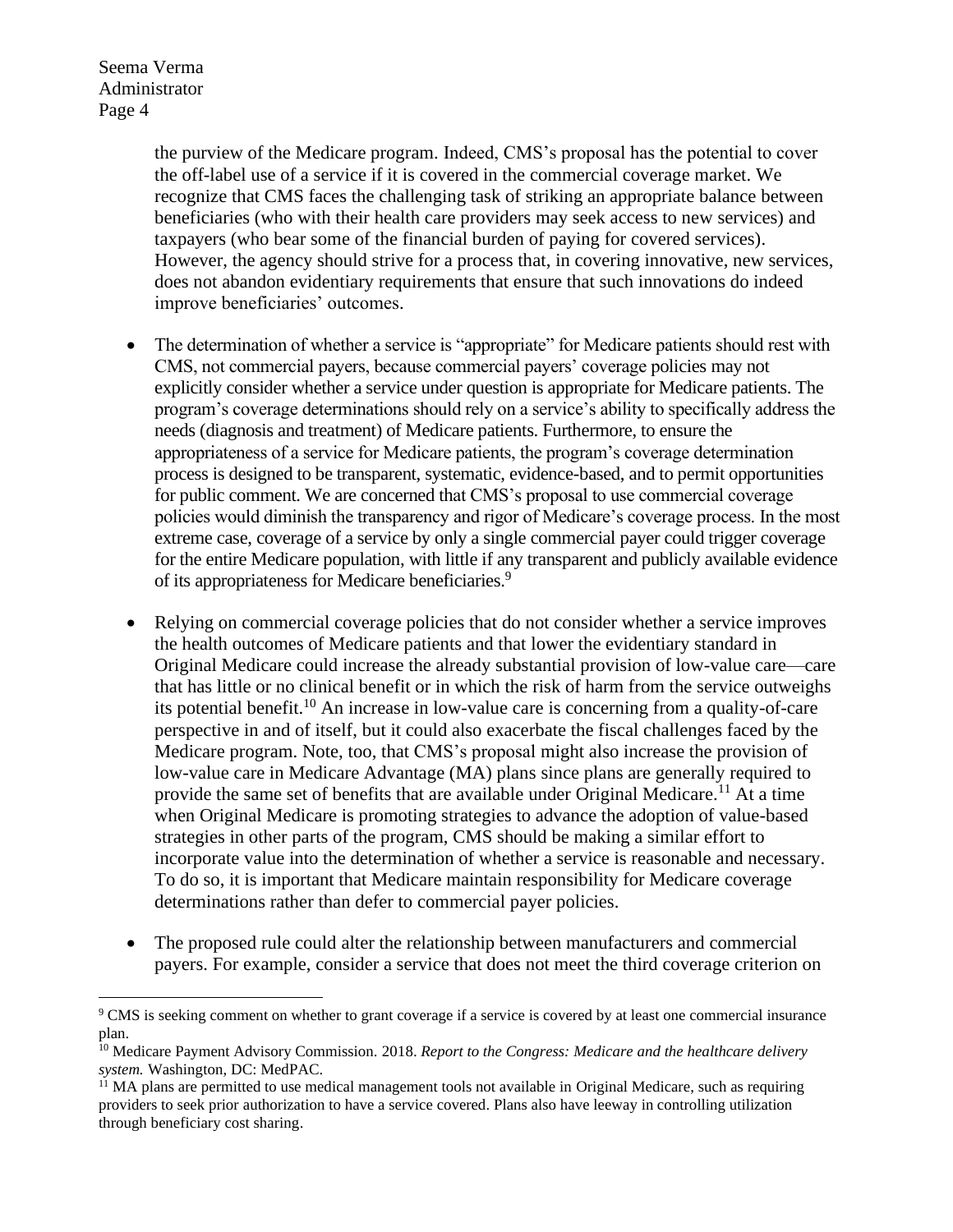> appropriateness (because it is not as beneficial as an existing available medically appropriate alternative across all populations). Adoption of the proposed rule could result in a commercial payer covering certain services because of certain financial relationships with manufacturers.

# **A new national coverage pathway—the Medicare Coverage of Innovative Technology (MCIT) pathway—that would provide national coverage for new breakthrough devices concurrent with market authorization from the FDA**

CMS proposes national coverage under the MCIT pathway for a device approved by the FDA's Breakthrough Program.<sup>12</sup> Medicare coverage could begin on the same date the device receives FDA market authorization and would last for four years. CMS designed the MCIT "to ensure beneficiaries have a predictable access to new devices." At the end of the four-year MCIT pathway, national coverage of the breakthrough device would be subject to one of these outcomes: (1) NCD of affirmative coverage, which may include facility or patient criteria; (2) NCD of noncoverage; or (3) MAC discretion through either a local coverage determination or claim-by-claim adjudication. This pathway is voluntary, meaning that manufacturers would have to opt in to the process by notifying CMS of their intent to use the MCIT pathway. The agency would publish devices that are covered under this process on its website to ensure that stakeholders are aware of what is covered through the MCIT pathway. Manufacturers of breakthrough devices would not be required to conduct clinical studies under the MCIT pathway. Use of the device for a condition or population that is off-label would not be covered (as that use would not be FDA-authorized). Any reasonable and necessary procedures to implant the breakthrough device would also be covered. Breakthrough devices that received FDA market authorization no more than two calendar years prior to the effective date of the regulation would be eligible for coverage under the pathway for claims submitted on or after the effective date of this rule.

In the rule, CMS states that this proposal was issued in response to the 2019 Executive Order "Protecting and Improving Medicare for Our Nation's Seniors," which directs the Secretary to propose regulatory and sub-regulatory changes to the Medicare program to encourage innovation for patients including by streamlining the approval, coverage, and coding process. In addition, CMS discusses concerns from stakeholders that breakthrough devices are not automatically covered nationally by Medicare once they are FDA market-authorized as a rationale for this proposal.

Based on the cost and utilization data on new devices that applied for a new technology add-on payment under the inpatient prospective payment system (IPPS) in fiscal year (FY) 2020, CMS estimates that this provision would increase Medicare spending in 2024 by between \$66 million (assuming low use and cost) and \$2.0 billion (assuming high use and cost) for devices that would not have been eligible for coverage in the absence of this proposed rule.

 $12$  The FDA's Breakthrough Devices Program is an expedited review process available to medical devices and deviceled combination products that provide for more effective treatment or diagnosis of life-threatening or irreversibly debilitating diseases or conditions. Devices subject to premarket approval applications, premarket notification or requests for De Novo classification are eligible for Breakthrough Device designation so long as they meet certain eligibility criteria.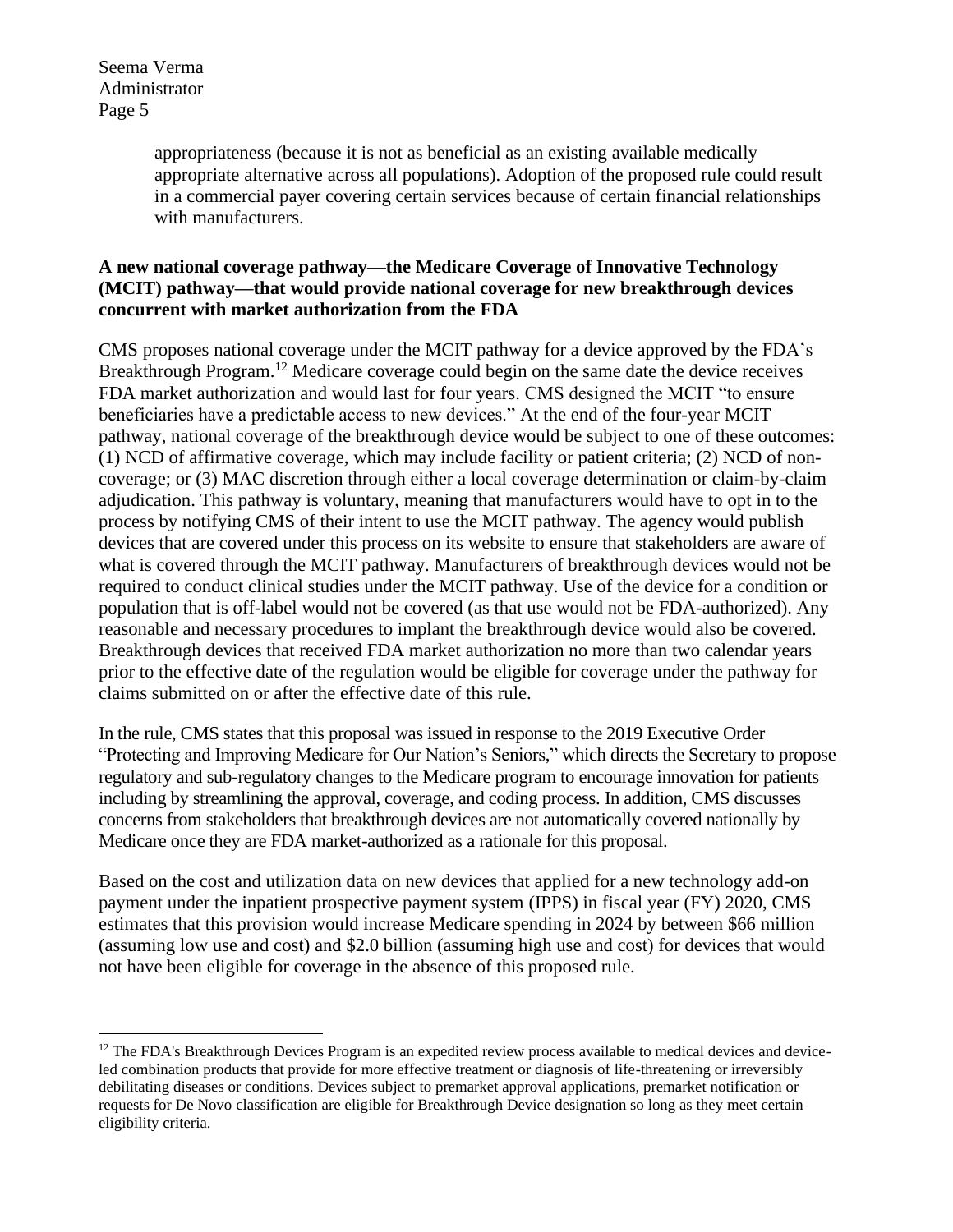#### *Comment*

The Commission recognizes the need to promote beneficiary access to new devices. However, the Commission does not support the use of the FDA's Breakthrough Device Program for qualification for Medicare coverage unless the device in question also meets the standards that Medicare uses to determine national or local coverage. The Commission maintains that the Medicare program, not the FDA, should adjudicate coverage and spending determinations based on the specific needs of the Medicare population.

CMS should not use FDA's approval processes, including the Breakthrough Program, as a proxy for Medicare's coverage process. We reiterate our comments on the IPPS proposed rule for FY 2020, the IPPS proposed rule for FY 2021, and the ESRD proposed rule for calendar year 2021; in these comment letters we said that:

- The Medicare program, not the FDA, should adjudicate coverage and spending determinations based on the specific needs of the Medicare population. CMS's evidence base for a coverage determination should rely on the device's ability to specifically address the needs (diagnosis and treatment) of Medicare beneficiaries.
- The FDA's role in the drug and device development process as a regulator is distinct and separate from the role of CMS as a payer. The FDA regulates whether a device or pharmaceutical product is "safe and effective" for its intended use by consumers. The FDA approval process may or may not include the new device's or pharmaceutical product's safety or effectiveness with regard to the Medicare population.
- Through the Breakthrough Device Program, the FDA considers whether a device is reasonably expected to provide more effective treatment or diagnosis relative to the current standard of care. The device manufacturer or sponsor could demonstrate this expectation through literature or preliminary bench, animal, or clinical data. In the proposed IPPS rule for FY 2020, CMS acknowledged that "...the technology may not have a sufficient evidence base to demonstrate substantial clinical improvement at the time of FDA marketing authorization." Therefore, participation in the Breakthrough Device Program on its own does not necessarily reflect improvements in outcomes.
- The Breakthrough Device Program is available for devices subject to review under a premarket approval application, premarket notification (510(k)) clearance, or De Novo marketing authorization. In a July 2011 report, the Institute of Medicine of the National Academies concluded that the  $510(k)$  process "is not a determination that the cleared device is safe or effective." Further, a review of several studies that presented clinical trial evidence of certain approved devices under the FDA's Priority Review Program (also superseded by the Breakthrough Device Program) found that 4 out of 9 expert advisory panel reviews did not find the devices to be effective; indeed, as of May 23, 2018, recalls had been issued for 6 of 14 devices. The Commission remains concerned about inappropriate incentives (through increased payment) for providers to use new technology without proven safety or efficacy.